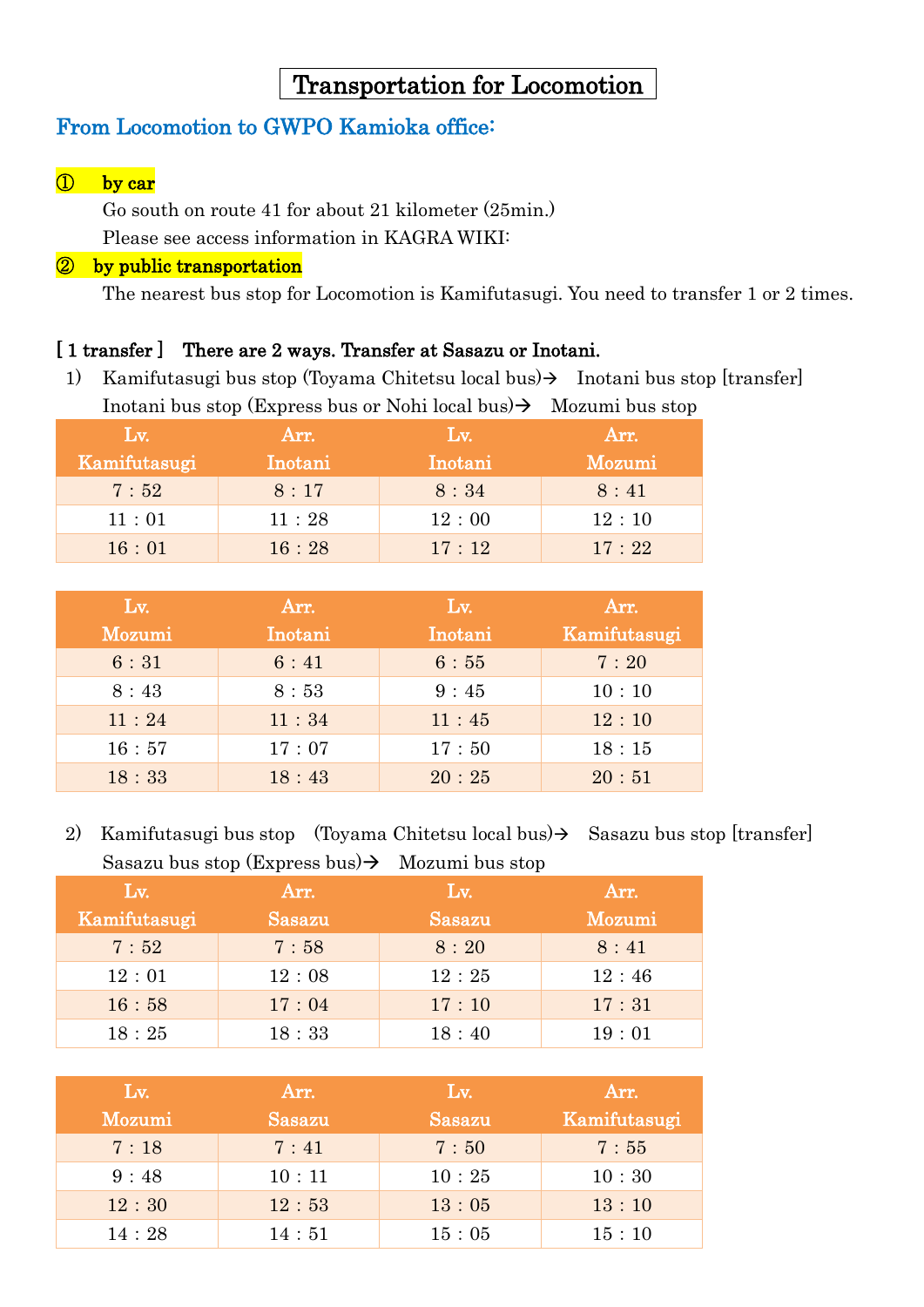### [2 transfers]

3) Kamifutasugi bus stop (Toyama Chitetsu local bus) $\rightarrow$  Sasazu ekimae or Sasazu bus stop [transfer] (\*4 min. walk between Sasazu ekimae and Sasazu bus stop, see the map below) JR Sasazu station (JR Takayama line)  $\rightarrow$  JR Inotani station [transfer]

Inotani bus stop (Express bus or Nohi local bus)  $\rightarrow$  Mozumi bus stop

(\*Inotani bus stops for express bus and Hida city local bus are different. See the map below)

| Lv.          | Arr.          | Arr.         | Lv.       | Arr.       | Lv.     | Arr.   |
|--------------|---------------|--------------|-----------|------------|---------|--------|
| Kamifutasugi | <b>Sasazu</b> | Sasazuekimae | JR Sasazu | JR Inotani | Inotani | Mozumi |
| 7:57         |               | 8:03         | 8:06      | 8:20       | 8:34    | 8:41   |
| 8:17         | 8:23          |              | 8:48      | 9:05       | 9:15    | 9:25   |
| 10:41        | 10:48         |              | 11:05     | 11:19      | 12:00   | 12:10  |
| 16:21        |               | 16:27        | 16:47     | 17:01      | 17:12   | 17:22  |
| 17:35        | 17:43         |              | 18:01     | 18:15      | 18:54   | 19:01  |

| Lv.    | Arr.    | $\sqrt{\text{Lv}}$ | Arr.      | Lv.          | Lv.           | Arr.         |
|--------|---------|--------------------|-----------|--------------|---------------|--------------|
| Mozumi | Inotani | JR Inotani         | JR Sasazu | Sasazuekimae | <b>Sasazu</b> | Kamifutasugi |
|        | 6:41    | 6:57               | 7:11      |              | 7:20          | 7:25         |
| 7:18   | 7:27    | 7:51               | 8:05      | 8:21         |               | 8:27         |
| 8:43   | 8:53    | 9:06               | 9:20      | 9:46         |               | 9:53         |
| 16:57  | 17:07   | 17:18              | 17:32     | 17:41        |               | 17:48        |
| 18:33  | 18:43   | 19:00              | 19:13     |              | 19:40         | 19:45        |

These time tables are as of March 1, 2016. Take them as a reference and make sure to check it again by yourself!



\* Sasazu ekimae bus stop is in front of JR Sasazu station.

Sasazu bus stop is on route 41 and 300m (about 4 minutes' walk) away from JR Sasazu station. Make sure not to wait for the bus at the wrong bus stop!

\* Inotani bus stop for Nohi local bus is in front of JR Inotani station.

Inotani bus stop for express bus is on route 41 and About 160m(about 2 minutes' walk) away from JR Inotani station.

Make sure not to wait for the bus at the wrong bus stop!

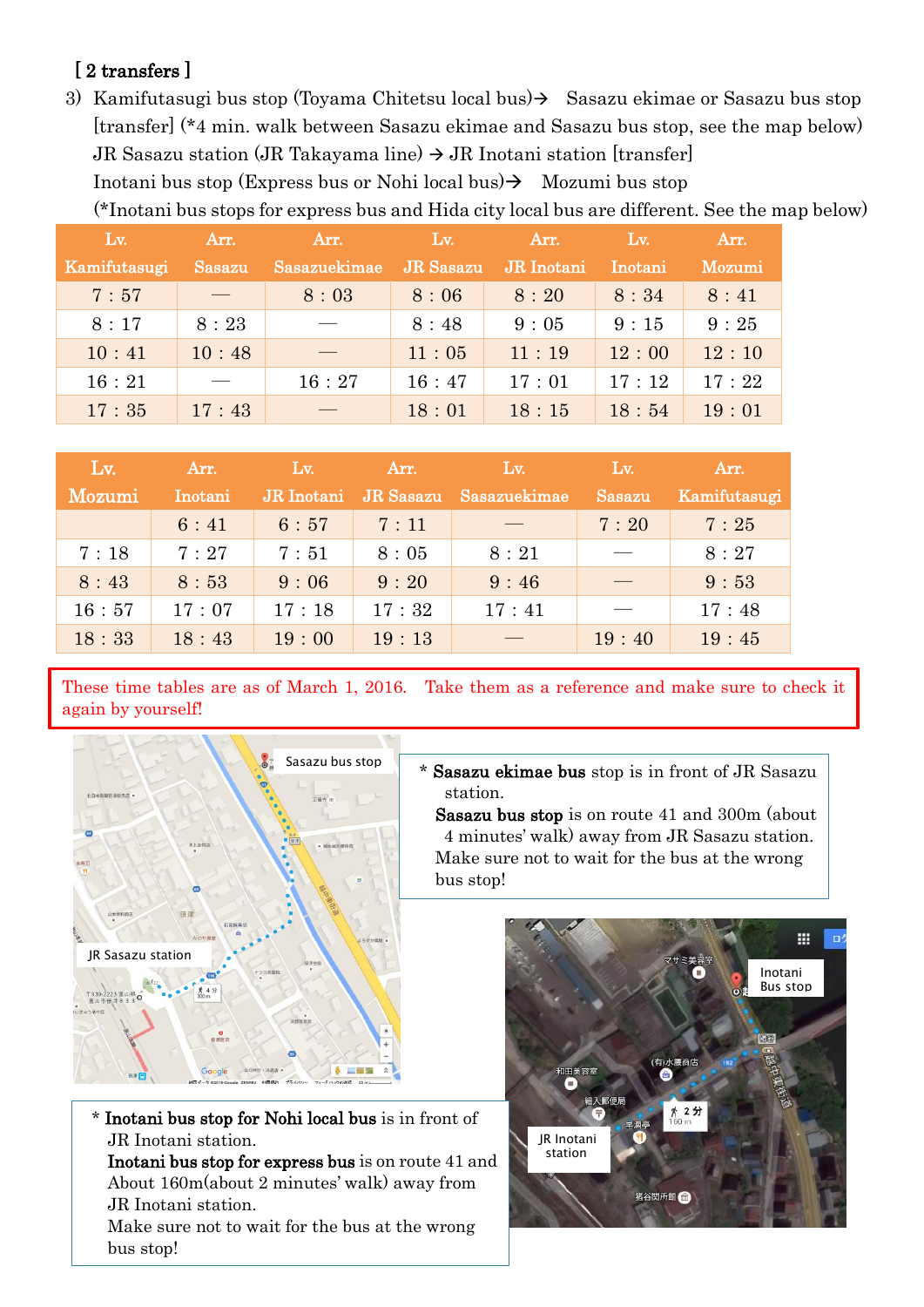## From JR Toyama station to Locomotion



The bus terminal is in front of JR Toyama station North exit. Catch the bus bound for Sakamoto-niku, Inotani, Sasazu or Sasazu-kasugaonsen at platform No.5 and get off at Kamifutasugi bus stop. Locomotion is just in front of the bus stop. It's recommended to ask the bus driver if the bus stops at Kamifutasugi.